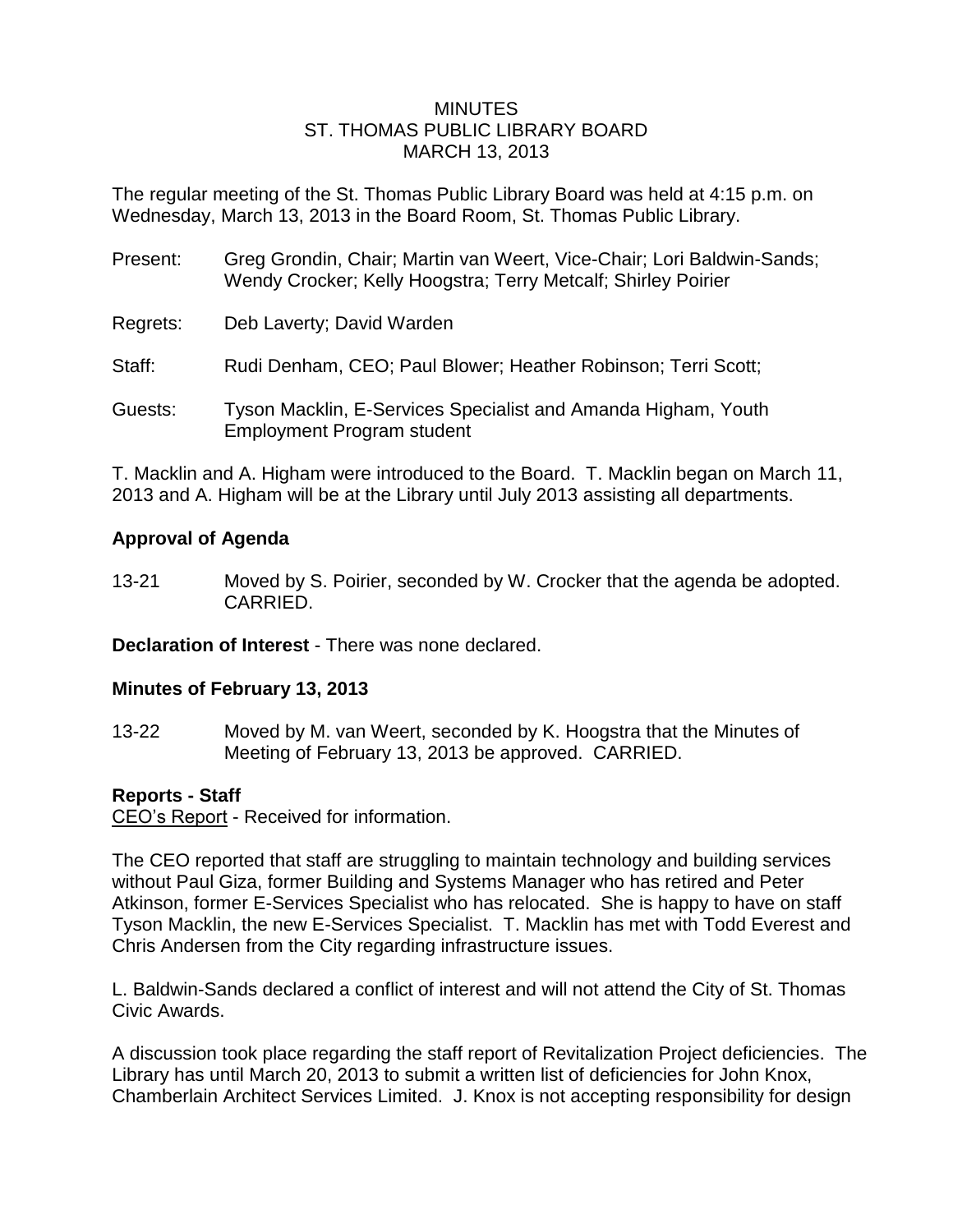-2-

flaws and it is not K & L Construction (Ontario) Ltd.'s responsibility. W. Crocker suggested approaching the Better Business Bureau. The Board agreed to direct staff to write a letter documenting the main concerns, including a lack of communication and design concerns, such as inadequate light in areas where the ceiling is low, and the elimination of all source of heat in the front stair well. L. Baldwin-Sands suggested that a copy of the letter be sent to the Mayor and City Council. It was agreed that the Board will not give a letter of reference to the architects.

L. Baldwin-Sands stated that future Capital requests will address the shortcomings in the architect's work.

Library Activities Report - Received for information.

Departments are busy with day-to-day activities. Additional outreach is taking place.

Friends Book Sales Report - Received for information.

Book sales in 2012 were successful but the new location at the Elgin Mall has more expenses.

Friends Report - March 2013 - Received for information.

The Library received \$10,000 from the Friends in February 2013.

# **Reports - Standing Committees**

Finance and Building and Grounds

Library Revitalization Capital Projects Report TR 06-13 by Bill Day, City Treasurer - Received for information.

T. Metcalf reported that the lighting, roof recoat, revitalization Capital accounts had a shortfall. There are no funds available from the Trust Fund.

12-23 Moved by T. Metcalf, seconded by S. Poirier that the balance remaining in the Building Reserves be set aside for the telephone system replacement, plus the City's annual transfers to the Library Building Reserve Fund of \$5,000 be used to eliminate the revitalization over-expenditure in the near future. CARRIED.

# 2013 Operating Budget

13-24 Moved by T. Metcalf, seconded by M. van Weert - That the City will be responsible for IT Support to the Library, and that, - The Library request for City Funding be reduced by approximately \$27,000 to eliminate a part-time E-Services Technician, and -That the total requested from the City be \$1,867,000. CARRIED.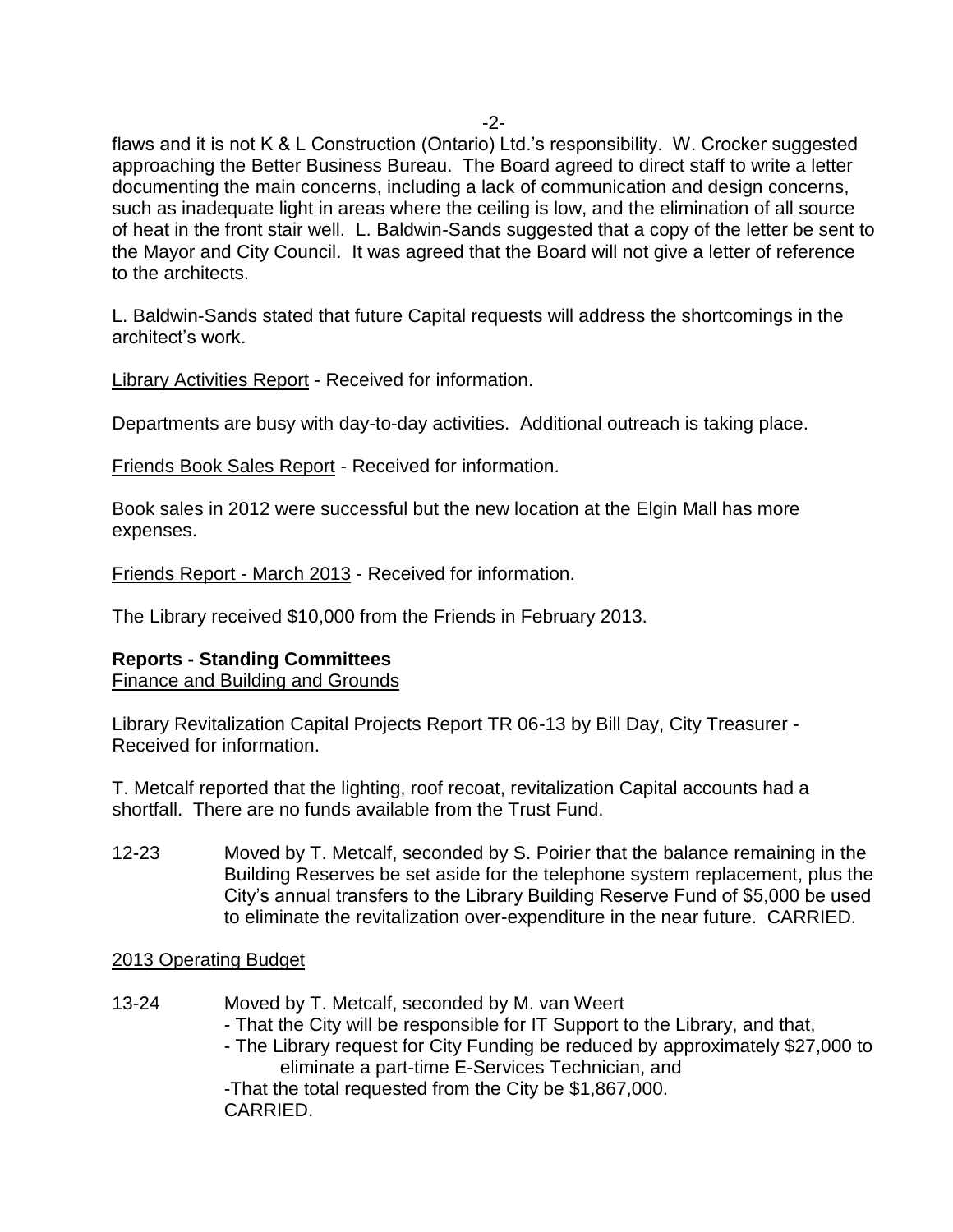# STPL Financial Information 2012 - Received for information.

The Library is hosting the City's Budget Open House in the George Thorman Local History Room on Tuesday, March 19, 2013 from 4 p.m. to 7 p.m. Panels with information from each City Department are already on display, and will remain until the March 25<sup>th</sup> Budget meeting. Some City Councilors and staff will be attending.

### **Correspondence**

Ministry of Citizenship and Immigration - Ontario Volunteer Service Awards for STPL -Received for information.

Ministry of Citizenship and Immigration - Ontario Volunteer Service Awards for Friends of STPL - Received for information.

#### **Other Business**

#### **Policies** Job Description - Cleaner Policy - Received for information.

The City may take greater responsibility for building maintenance.

12-25 Moved by M. van Weert, seconded by T. Metcalf that the St. Thomas Public Library Board approve the Job Description Cleaner policy. CARRIED.

Performance Planning and Appraisal Policy, CEO - Draft - Received for information.

12-26 Moved by T. Metcalf , seconded by M. van Weert that the St. Thomas Public Library Board approve the Performance Planning and Appraisal Policy, CEO policy. CARRIED.

#### **Strategic Planning**

Minutes of February 26, 2013 - Received for information.

12-27 Moved by K. Hoogstra, seconded by S. Poirier that the St. Thomas Public Library Board approve the Strategic Planning Minutes of February 26, 2013. CARRIED.

Presentation - The following items were distributed and received:

- Draft Strategic Directions
- Strategic Plan Update March 2013
- **•** Library Service Responses

The CEO presented an update of the Strategic Planning process of where the Library is at now - which is determining goals, objectives, and library roles.